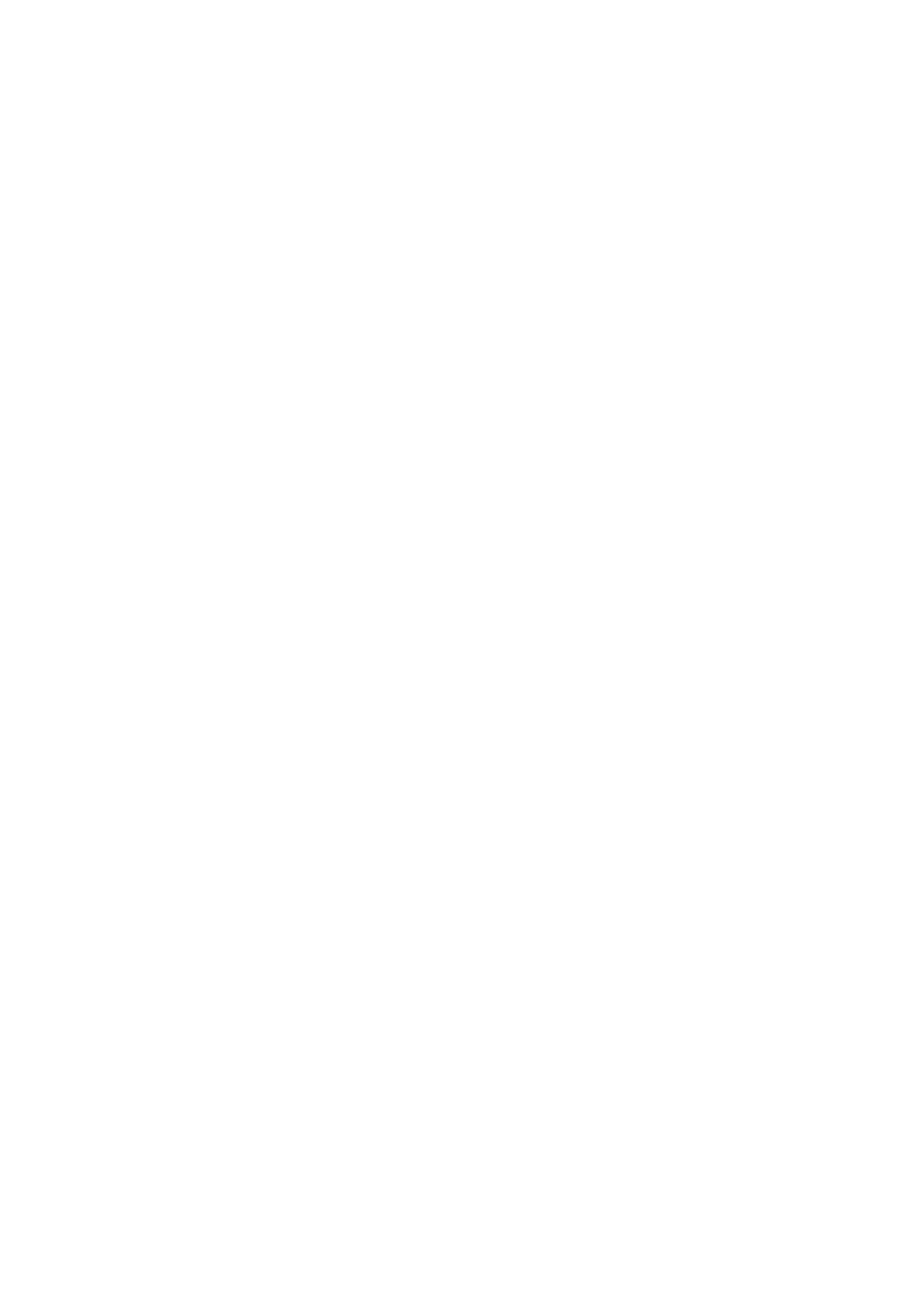## **UNITED STATES SECURITIES AND EXCHANGE COMMISSION WASHINGTON, D.C. 20549**

# **FORM 10-QSB**

#### **(X) QUARTERLY REPORT PURSUANT TO SECTION 13 OR 15(d) OF THE SECURITIES EXCHANGE ACT OF 1934**

#### **For the quarterly period ended March 31, 2007**

#### **OR**

# **( ) TRANSITION REPORT PURSUANT TO SECTION 13 OR 15(d) OF THE SECURITIES EXCHANGE ACT OF 1934**

#### **Commission file number 333-75137**

**PASW, INC.**

(Exact name of registrant as specified in its charter)

### **California 77-0390628**

(I.R.S. Employer Identification No.)

(State or other jurisdiction of incorporation or organization)

> **9453 Alcosta Boulevard San Ramon, California 94583**

(Address of principal executive offices) (Zip Code)

**(925) 828-0934**

Registrant's telephone number, including area code)

**Indicate by check mark whether the registrant (1) has filed all reports required to be filed by Section 13 or 15(d) of the Securities Exchange Act of 1934 during the preceding 12 months (or for such shorter period that the registrant was required to file such reports), and (2) has been subject to such filing requirements for the past 90 days. Yes [X] No [ ]**

**Indicate by check mark whether the registrant is a shell company (as defined in Rule 12b-2 of the Exchange Act) Yes [X] No [ ]** 

**There were 4,997,400 shares outstanding of the registrant's Common Stock, par value \$.001 per share, as of May 4, 2007.**

**Transitional Small Business Disclosure Format (check one): Yes [ ] No [X]**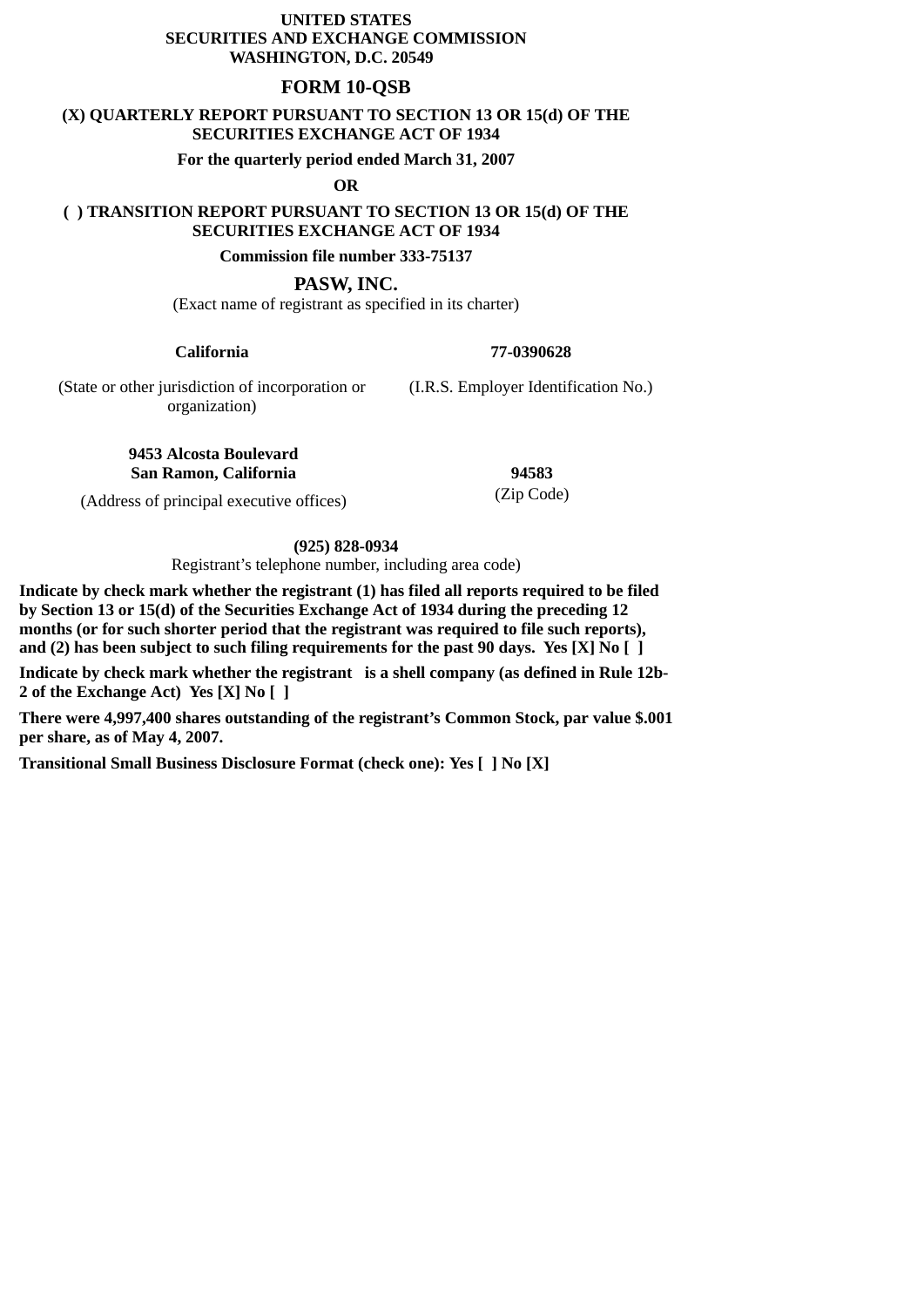# **PASW, INC.**

| <b>INDEX</b>                                                                                                        | Page<br>No. |
|---------------------------------------------------------------------------------------------------------------------|-------------|
| <b>PART I - FINANCIAL INFORMATION</b>                                                                               |             |
| Item I. Financial Statements (Unaudited):                                                                           |             |
| Balance Sheets at March 31, 2007 and December 31, 2006                                                              | $1-2$       |
| Statements of Operations for the three months ended March 31, 2007 and<br>2006                                      | 3           |
| <b>Consolidated Statements of Comprehensive Income (Loss) for the three</b><br>months ended March 31, 2007 and 2006 | 4           |
| Statements of Cash Flows for the three months ended March 31, 2007 and<br>2006                                      | 5           |
| <b>Notes to Condensed Financial Statements</b>                                                                      | 6           |
| Item 2. Management's Discussion and Analysis of Financial Condition and Plan of<br><b>Operations</b>                | 9           |
| <b>Item 3. Controls and Procedures</b>                                                                              | 12          |
| <b>PART II - OTHER INFORMATION</b>                                                                                  |             |
| <b>Item 1. Legal Proceedings</b>                                                                                    | 13          |
| Item 2. Unregistered Sales of Equity Securities and Use of Proceeds                                                 | 13          |
| <b>Item 3. Defaults Upon Senior Securities</b>                                                                      | 13          |
| <b>Item 4. Submission of Matters to a Vote of Security Holders</b>                                                  | 13          |
| <b>Item 5. Other Information</b>                                                                                    | 13          |
| Item 6. Exhibits and Reports on Form 8-K                                                                            | 13          |
| <b>Signatures</b>                                                                                                   | 14          |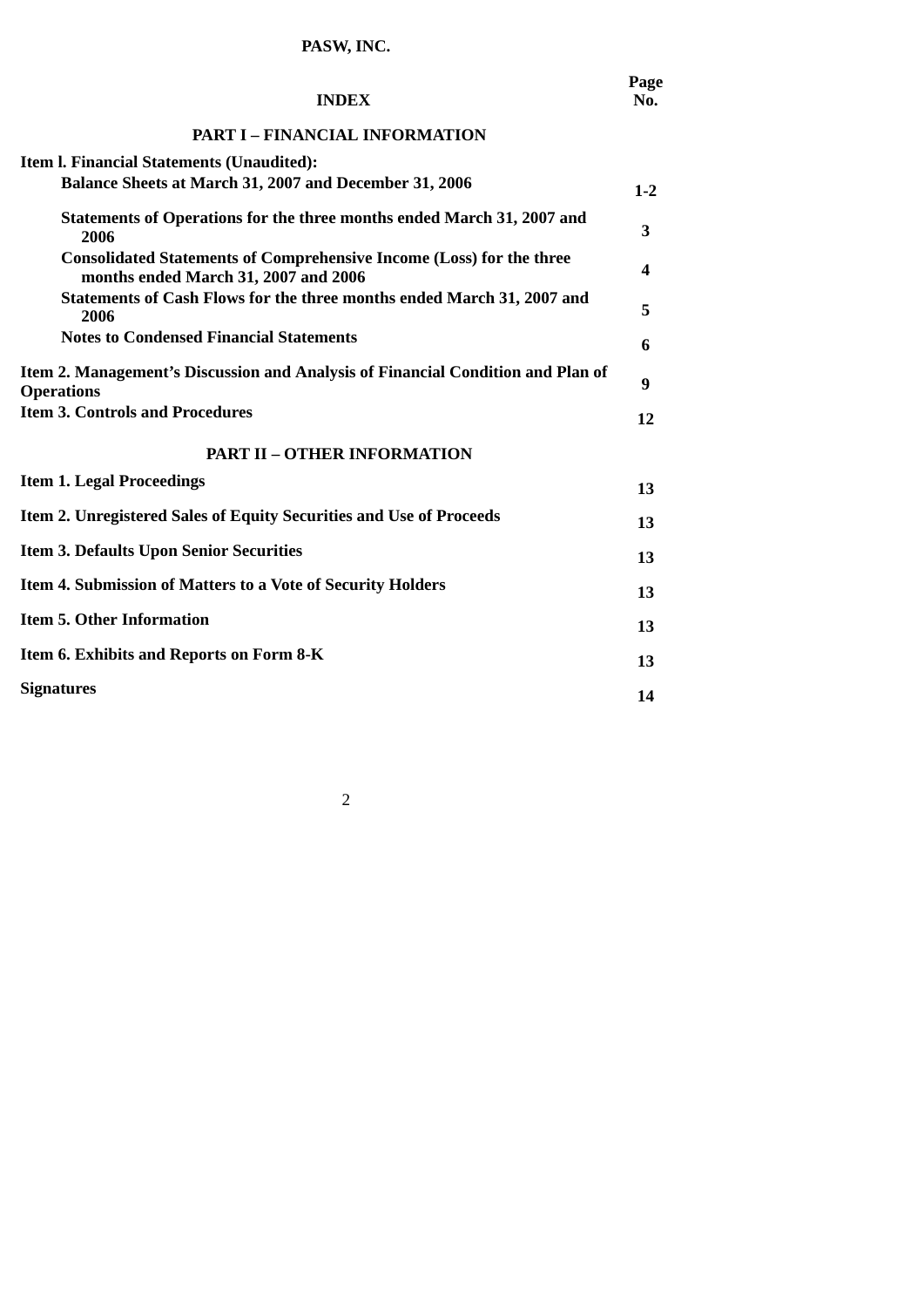# **PART I – FINANCIAL INFORMATION**

# **ITEM 1. FINANCIAL STATEMENTS**

# **PASW, INC. CONSOLIDATED BALANCE SHEETS**

|                                                                             | March 31,<br>2007 | December 31,<br>2006 |
|-----------------------------------------------------------------------------|-------------------|----------------------|
| <b>ASSETS</b>                                                               | (Unaudited)       |                      |
| Current assets:                                                             |                   |                      |
| Cash and cash equivalents                                                   | \$241,192         | \$306,115            |
| Accounts receivable, net of allowance of \$0 and \$0                        | 25,680            | 14,018               |
| Total current assets                                                        | 266,872           | 320,133              |
| Property and equipment,<br>less accumulated depreciation of \$912 and \$703 | 1,434             | 1,642                |
| Total assets                                                                | \$268,306         | \$321,775            |

1

**See accompanying notes to condensed consolidated financial statements.**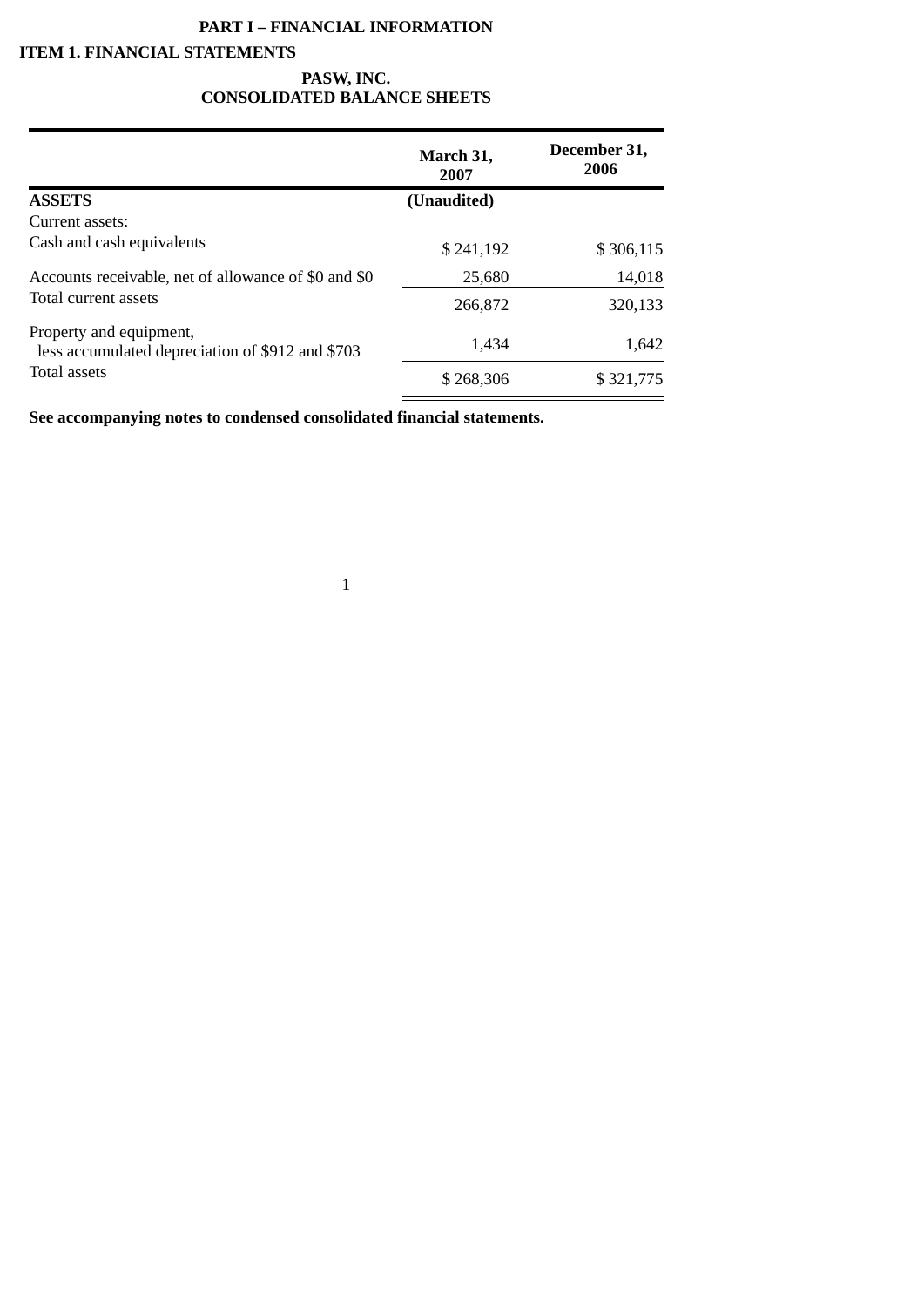# **PASW, INC. CONSOLIDATED BALANCE SHEETS**

|                                                                                                    | March 31,<br>2007 | December 31,<br>2006 |
|----------------------------------------------------------------------------------------------------|-------------------|----------------------|
| <b>LIABILITIES AND STOCKHOLDERS' EQUITY</b>                                                        | (Unaudited)       |                      |
| Current liabilities:                                                                               |                   |                      |
| Accounts payable and accrued expenses                                                              | \$43,750          | \$52,044             |
| Total current liabilities                                                                          | 43,750            | 52,044               |
| Commitments and contingencies                                                                      |                   |                      |
| Stockholders' equity:                                                                              |                   |                      |
| Preferred stock, par value \$.01 per share, 10,000,000<br>shares authorized; no shares outstanding | $\Omega$          | 0                    |
| Common stock, par value \$.001 per share, 50,000,000                                               |                   |                      |
| shares authorized; 4,997,400 and 4,997,400 shares<br>issued and outstanding                        | 4,998             | 4,998                |
| Additional paid-in capital                                                                         | 6,398,754         | 6,398,754            |
| Accumulated deficit                                                                                | (6, 131, 638)     | (6,086,665)          |
| Cumulative adjustment for currency translation                                                     | (47, 558)         | (47, 356)            |
| Total stockholders' equity                                                                         | 224,556           | 269,731              |
|                                                                                                    | \$268,306         | \$321,775            |

**See accompanying notes to condensed consolidated financial statements.**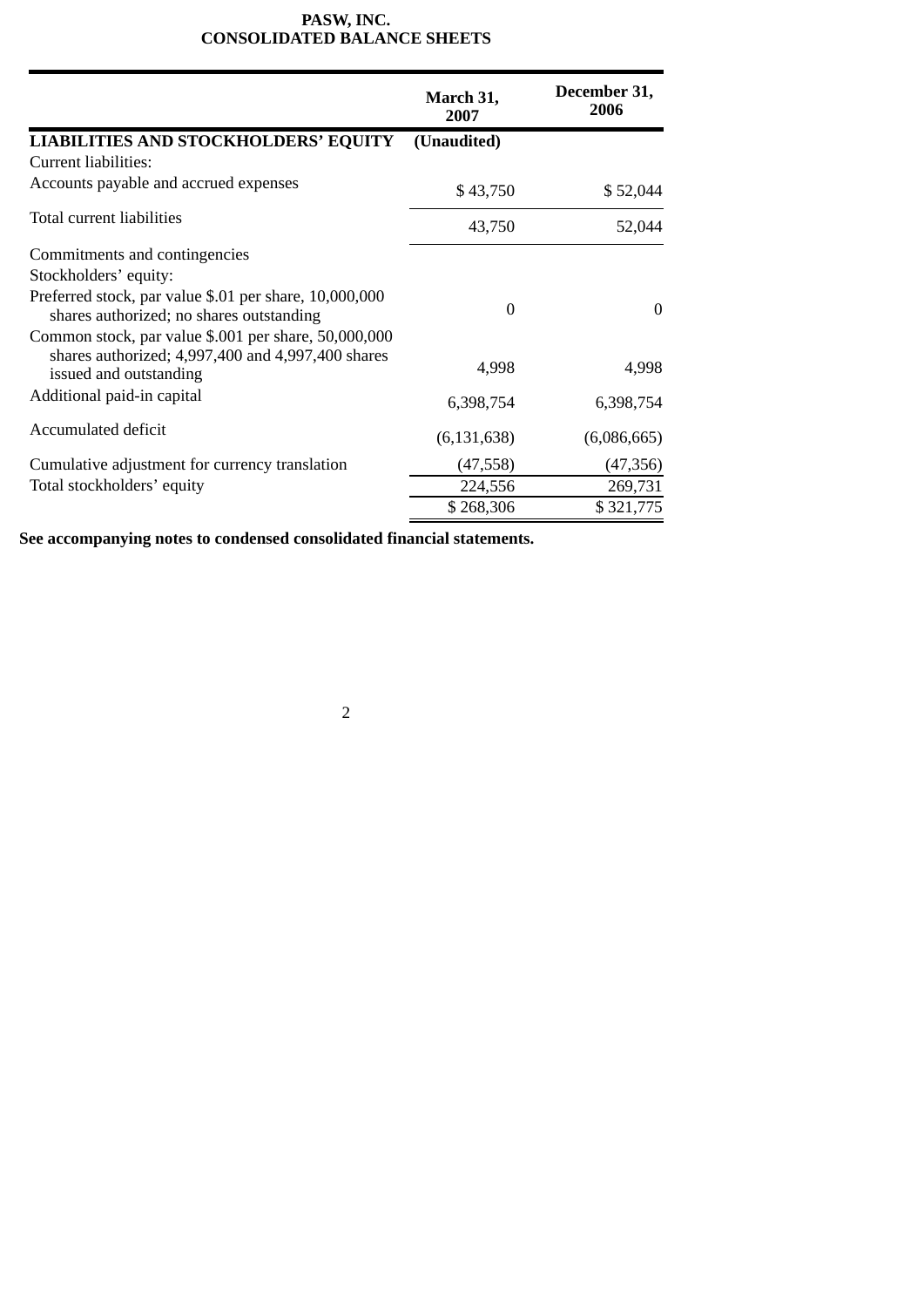## **PASW, INC. CONSOLIDATED STATEMENTS OF OPERATIONS (Unaudited)**

|                                                                               | For the Three Months Ended |                       |
|-------------------------------------------------------------------------------|----------------------------|-----------------------|
|                                                                               | March 31,<br>2007          | <b>March 31, 2006</b> |
| Revenue - Royalties                                                           | \$49,554                   | \$45,049              |
| Expenses - Selling, general and administrative                                | 94,528                     | 30,316                |
| Income (loss) from operations                                                 | (44, 974)                  | 14,733                |
| Income taxes                                                                  | $\theta$                   | $\Omega$              |
| Net income (loss)                                                             | \$ (44, 974)               | \$14,733              |
| Net income (loss) per common share: Basic and<br>Diluted                      | \$ (0.01)                  | \$0.00                |
| Weighted average common stock shares outstanding,<br><b>Basic and Diluted</b> | 4,997,400                  | 4,997,400             |

**See accompanying notes to condensed consolidated financial statements.**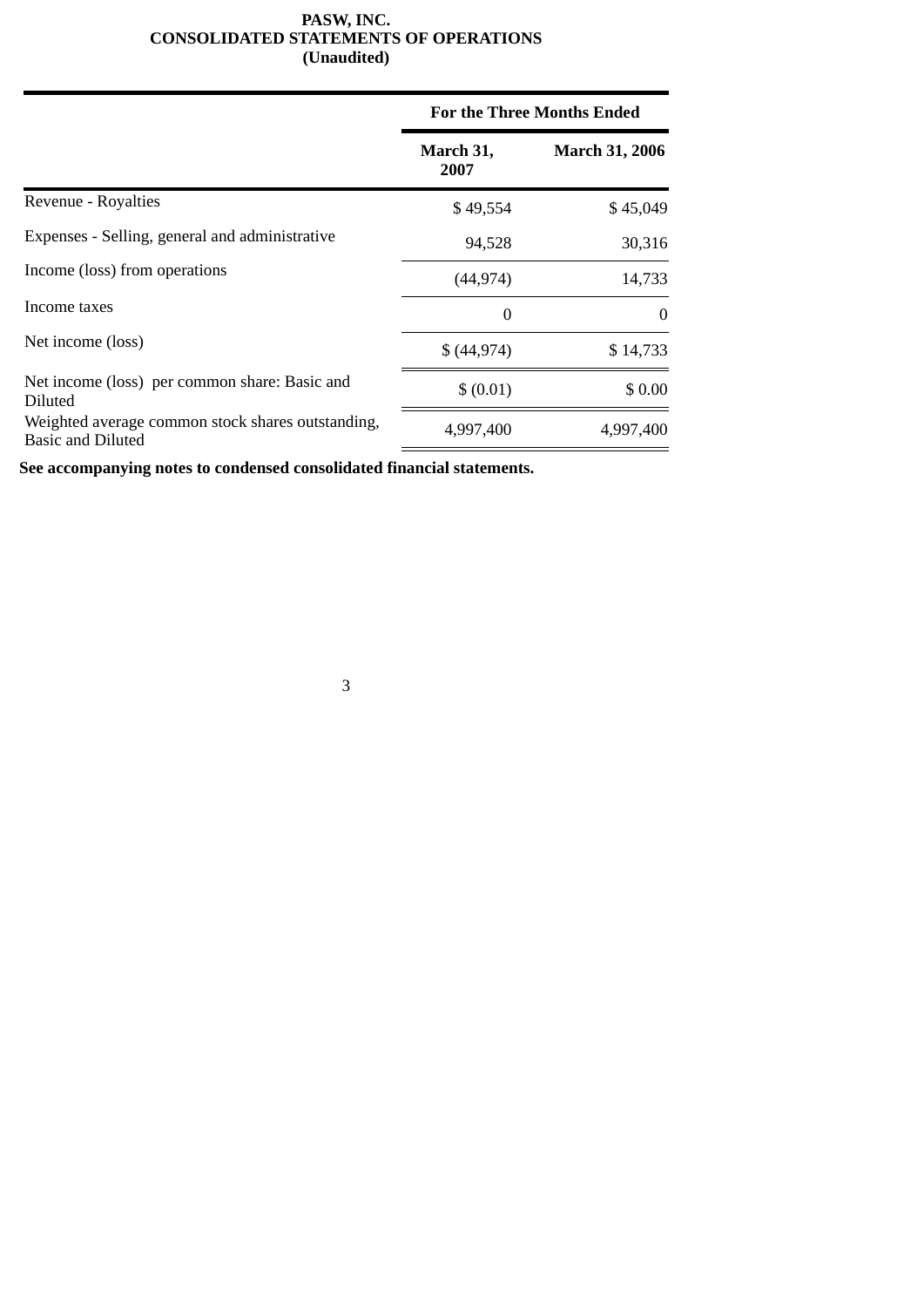## **PASW, INC. CONSOLIDATED STATEMENTS OF COMPREHENSIVE INCOME (LOSS) (Unaudited)**

|                                                                               | For the Three Months Ended |                   |
|-------------------------------------------------------------------------------|----------------------------|-------------------|
|                                                                               | March 31,<br>2007          | March 31,<br>2006 |
| Net income (loss)                                                             | \$ (44, 974)               | \$14,733          |
| Other comprehensive income (loss):<br>Foreign currency translation adjustment | (202)                      | 262               |
| Comprehensive income (loss)                                                   | \$ (45,176)                | \$14,995          |

4

**See accompanying notes to condensed consolidated financial statements.**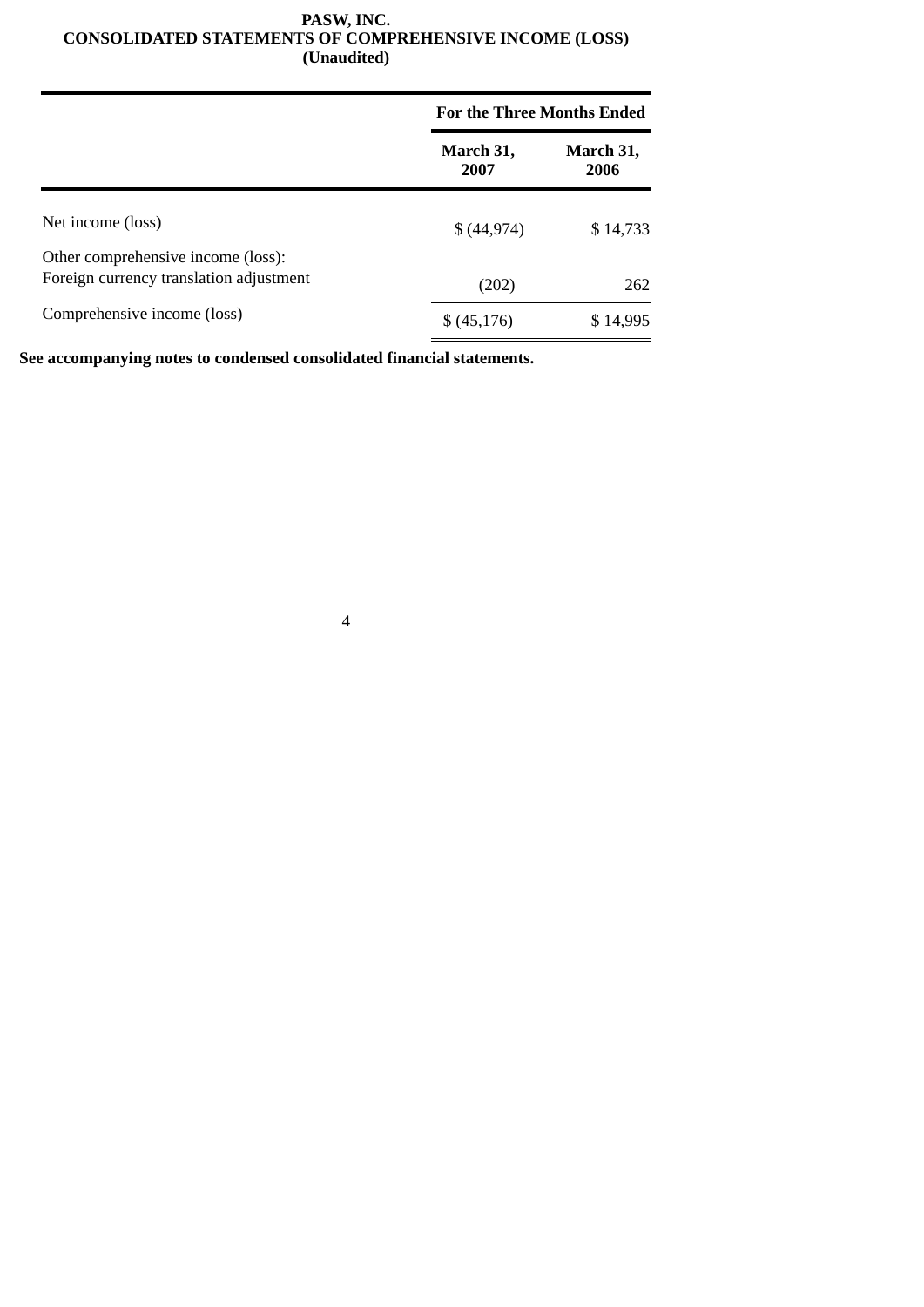# **PASW, INC. CONSOLIDATED STATEMENTS OF CASH FLOWS (Unaudited)**

|                                                                                | <b>For the Three Months Ended</b> |                   |
|--------------------------------------------------------------------------------|-----------------------------------|-------------------|
|                                                                                | March 31,<br>2007                 | March 31,<br>2006 |
| <b>Cash flows from operating activities:</b>                                   |                                   |                   |
| Net income (loss)                                                              | \$ (44,974)                       | \$14,733          |
| Depreciation                                                                   | 209                               | 209               |
| Adjustments to reconcile net loss to net cash used in<br>operating activities: |                                   |                   |
| (Increase) decrease in assets:                                                 |                                   |                   |
| Accounts receivable                                                            | (11, 663)                         | 7,050             |
| Increase (decrease) in liabilities:                                            |                                   |                   |
| Accounts payable and accrued expenses                                          | (8,294)                           | (20, 100)         |
| Net cash used in operating activities                                          | (64, 722)                         | 1,892             |
| <b>Cash flows from investing activities:</b>                                   |                                   |                   |
| Purchase of fixed assets                                                       | 0                                 | (652)             |
| <b>Cash flows from financing activities</b>                                    | $\theta$                          | $\theta$          |
| Effect of exchange rate changes on cash                                        | (201)                             | 261               |
| Net increase (decrease) in cash                                                | (64, 923)                         | 1,501             |
| $Cash - Beginning$                                                             | 306,115                           | 268,271           |
| $Cash - Ending$                                                                | \$241,192                         | \$269,772         |
|                                                                                |                                   |                   |

Supplemental non-cash financing activities: None

**See accompanying notes to condensed consolidated financial statements**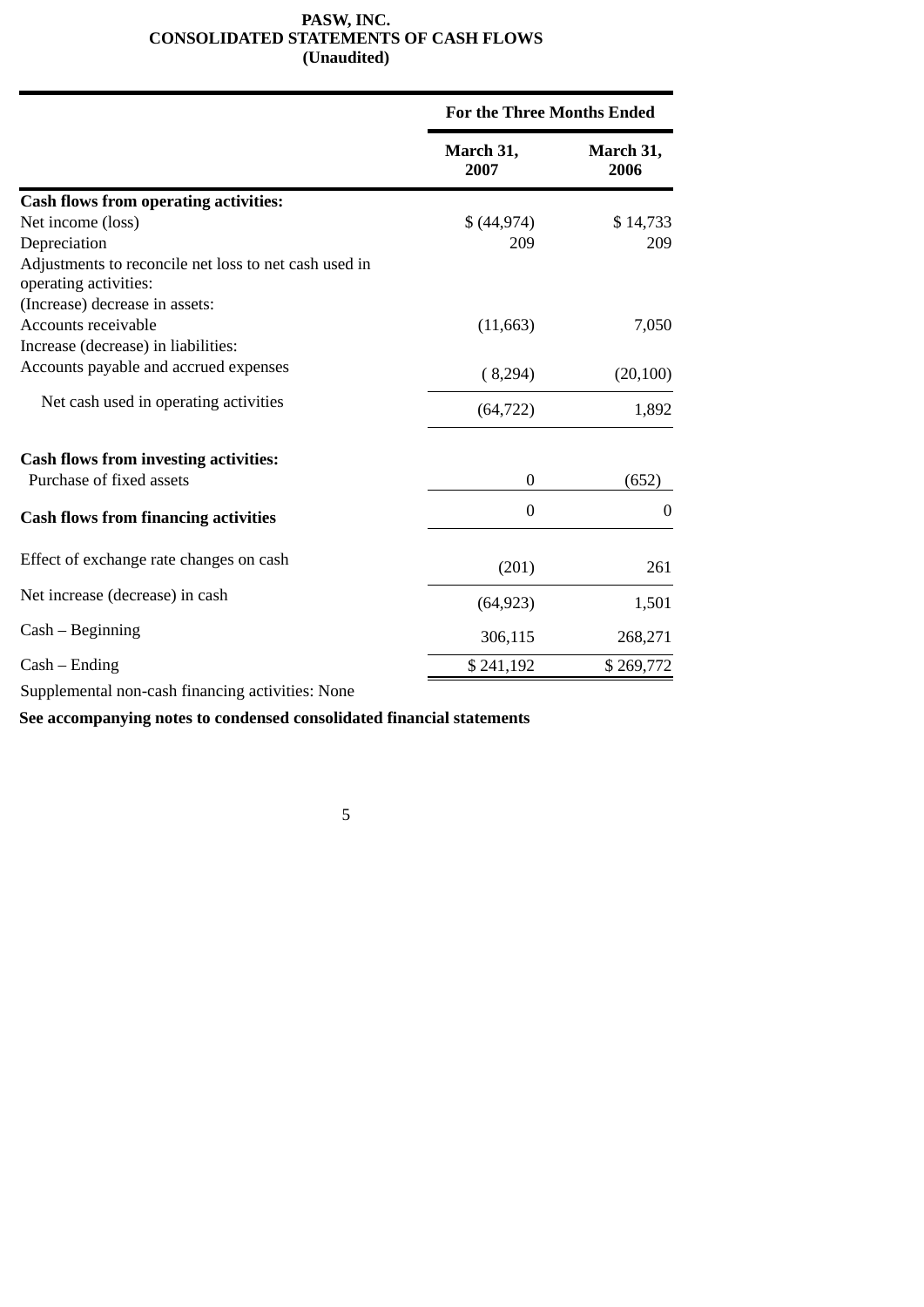## **PASW, INC. NOTES TO CONDENSED CONSOLIDATED FINANCIAL STATEMENTS (Unaudited)**

## **General**

Certain information and footnote disclosures normally included in financial statements prepared in accordance with accounting principles generally accepted in the United States have been condensed or omitted. Results of operations for the interim periods presented are not necessarily indicative of results which may be expected for any other interim period or for the year as a whole. The information contained in this Form 10-QSB should be read in conjunction with audited financial statements and related notes for the year ended 2006 which are contained in the Company's Annual Report on Form 10-KSB filed with the Securities and Exchange Commission (the *"SEC"*) on April 2, 2007.

The accompanying unaudited interim financial statements include all adjustments (consisting or normal recurring accruals) which are, in the opinion of management, necessary to a fair statement of the results for the interim periods presented.

## **Nature of Operations**

PASW, Inc. (*"PASW"* or the *"Company"*) was incorporated in California in November 1992. Initially, the Company engaged in the development and licensing of internet and web related software and software development tools. The Company completed an initial public offering of its securities in 1999.

In August 2000, the Company and NetSilicon, Inc. (*"NSI"*) entered into an agreement whereby the Company sold the assets of its internet and web software technology to NSI, retaining a nonexclusive, royalty-free license to continue to use the technology. Thereafter, a subsidiary of the Company, NRCJ, continued to distribute products supplied by NSI, which distribution business accounted for substantially all of the Company's revenues in the years ended December 31, 2001 and 2002.

On January 31, 2003, the Company sold the operating assets of NRCJ to Network Technology, Inc. after NSI ceased producing the products which NRCJ had been utilizing in its distribution business. Following that sale, the Company (through NRCJ) has continued to receive royalty income from a single Japanese customer, which royalty revenue has constituted the Company's sole source of income from operations during the past four years.

The Company has spent no funds on research and development in the last four fiscal years.

As of March 31, 2007 the Company has no full-time employees. The Company, pays one of its officers a management fee for services rendered to maintain administrative operations.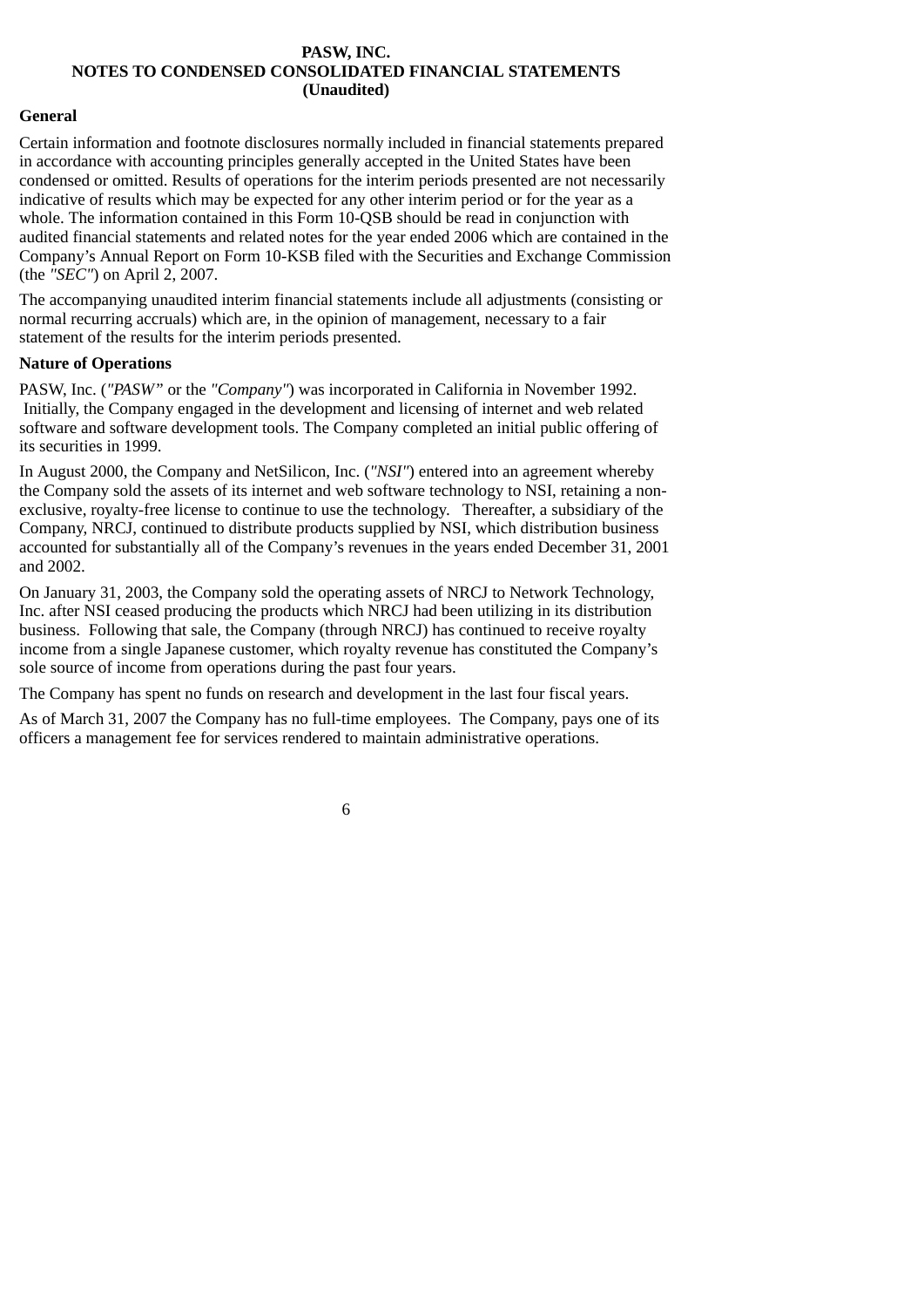# **Letter of Intent with VirnetX**

On January 18, 2007 the Company signed a non-binding term sheet ("Term Sheet") with VirnetX, Inc., a development stage company that is engaged in software development for secure real time communications, regarding a proposed business combination with the Company. A copy of the term sheet is on file with the Securities and Exchange Commission. VirnetX has recently filed suit against Microsoft in the United States District Court in the Eastern District of Texas alleging that Microsoft has infringed three patents of VirnetX.

The Term Sheet contemplates that:

- · the Company would merge with VirnetX in a transaction that is intended to be completed before June 30, 2007,
- the management of the Company would be replaced upon completion of the transaction so that the officers and directors of VirnetX would become the officers and directors of PASW,
- · the surviving company (PASW) will have added equity funds of not less than \$4.5 million,
- the Company will change its name to that selected by VirnetX, and
- the current shareholders of PASW will then own approximately 5% of the outstanding capital stock of the surviving company (on a fully-diluted basis after giving effect to the exercise and conversion of all options, warrants and other rights to acquire shares of PASW common stock) and the shareholders of VirnetX, as well as those providing the additional equity funding, will own the balance of the outstanding capital stock.

The proposed transaction between PASW and VirnetX is subject to continuing negotiation between the Company and VirnetX and the execution of a definitive merger agreement, board, shareholder and/or other approvals, completion of due diligence and other conditions. No assurance can be given that the parties will enter into a definitive merger agreement on these or any other terms or that the proposed transaction will close. In addition, in the event that the proposed merger does take place, the Company believes that the funds available to the surviving company at closing will be inadequate to fund future requirements of the development stage business and that additional funds in a currently undetermined amount will be required. No assurance can be given that such additional funds will be obtained.

## **Use of Estimates**

Preparing financial statements in conformity with generally accepted accounting principles requires the Company to make estimates and assumptions that affect the reported amounts of assets and liabilities and disclosure of contingent assets and liabilities at the date of the financial statements and the reported amounts of revenues and expenses during the reporting period. Actual results could differ from those estimates.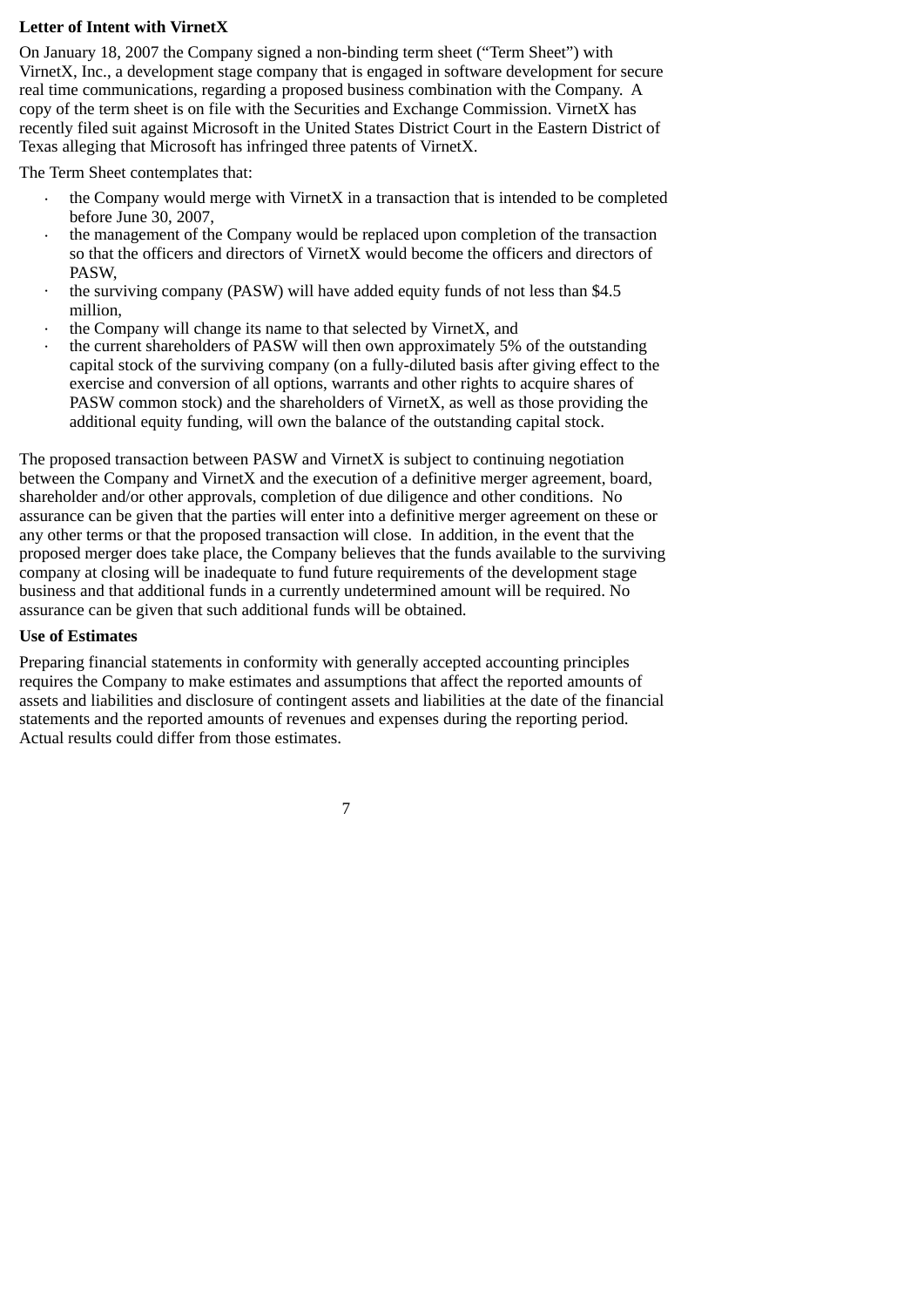#### *Revenue Recognition*

The Company's only source of revenue comes from a royalty license agreement with a single customer in Japan. The Company invoices the customer monthly based on units sold and recognizes the revenue at the time that it is earned.

# *Translation of Foreign Currency*

The Company translates foreign currency financial statements in accordance with SFAS 52, *"Foreign Currency Translation."* Assets and liabilities are translated at current exchange rates and related revenues and expenses are translated at average exchange rates in effect during the period. Resulting translation adjustments are recorded as a separate component in stockholders' equity. Since foreign currency transaction gains and losses are included in determining net income, any fluctuations in the value of the Japanese Yen and the US Dollar impact the values of the Company's royalty income and the asset values recorded in the Japanese operation.

# *Concentration of Credit Risk*

The Company places its cash in what it believes to be credit-worthy financial institutions in the US and Japan.. Furthermore, 100% of the Company's accounts receivable and revenue are derived from one customer in Japan.

# *Earnings Per Share*

SFAS No. 128, *"Earnings Per Share"* requires presentation of basic earnings per share (*"Basic EPS"*) and diluted earnings per share (*"Diluted EPS"*). Basic earnings per share is computed by dividing earnings available to common stockholders by the weighted average number of outstanding common shares during the period. The Company does not have any options or warrants outstanding therefore the basic and diluted earnings per share are the same. **Computation of Weighted Average Common Shares Outstanding**

|                                               | <b>Total</b><br>Number of<br><b>Shares</b> | <b>Three Months</b><br><b>Ended March 31,</b><br>2007 |
|-----------------------------------------------|--------------------------------------------|-------------------------------------------------------|
| Outstanding shares as of January 1, 2007      | 4.997.400                                  | 4,997,400                                             |
| Options treated as Common Stock               | 0                                          | $\theta$                                              |
| Total weighted average shares outstanding     | 4,997,400                                  | 4,997,400                                             |
| Net loss                                      |                                            | \$(44,974)                                            |
| Net (loss) per common share basic and diluted |                                            | \$(0.01)                                              |
|                                               |                                            |                                                       |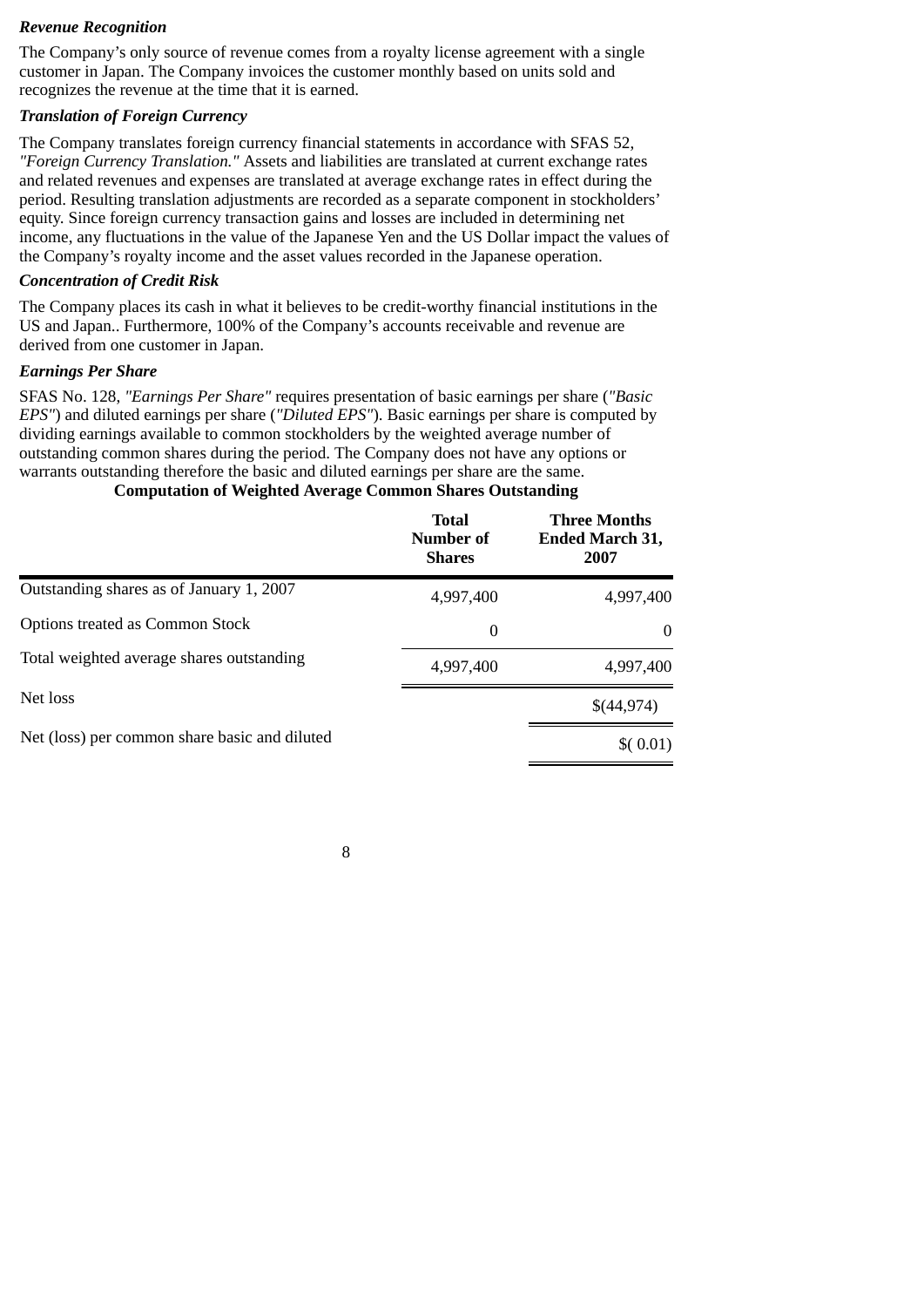## **ITEM 2. MANAGEMENT'S DISCUSSION AND ANALYSIS OF FINANCIAL CONDITION AND RESULTS OF OPERATIONS.**

#### **General**

Since the closure of the Company's US development and sales facilities in 2000 and the Japanese office in January 2003 the Company has continued to receive royalty income from a single Japanese customer, which has constituted the Company's sole source of income from operations during the past four years.

The Company operates an office in San Ramon, California in which it performs all administrative functions necessary to keep the Company in compliance with regulatory requirements. Since the closing of sales and licensing activities in the United States the Company has sought, and continues to seek, potential merger opportunities.

The Company operates in one business segment and our fiscal year ends on December 31.

# **Results of Operations**

The following table sets forth, for the periods indicated, the percentage relationship to net revenue of certain items in the consolidated statements of operations and comprehensive income

|                                     | <b>Unaudited</b> |                                                   |  |
|-------------------------------------|------------------|---------------------------------------------------|--|
|                                     |                  | <b>For the Three Months</b><br>Ended<br>March 31, |  |
|                                     | 2007             | 2006                                              |  |
| Net revenue                         | 100.00%          | 100.00%                                           |  |
| Cost of revenue                     | 0.00             | 0.00                                              |  |
| Gross profit                        | 100.00           | 100.00                                            |  |
| Selling, general and administrative | 190.76           | 67.30                                             |  |
| Income (loss) from operations       | (90.76)          | 32.70                                             |  |
| Income taxes                        | 0.00             | 0.00                                              |  |
| Net income (loss)                   | $(90.76)\%$      | 32.70%                                            |  |

All of the Company's royalty revenue was generated in Japan.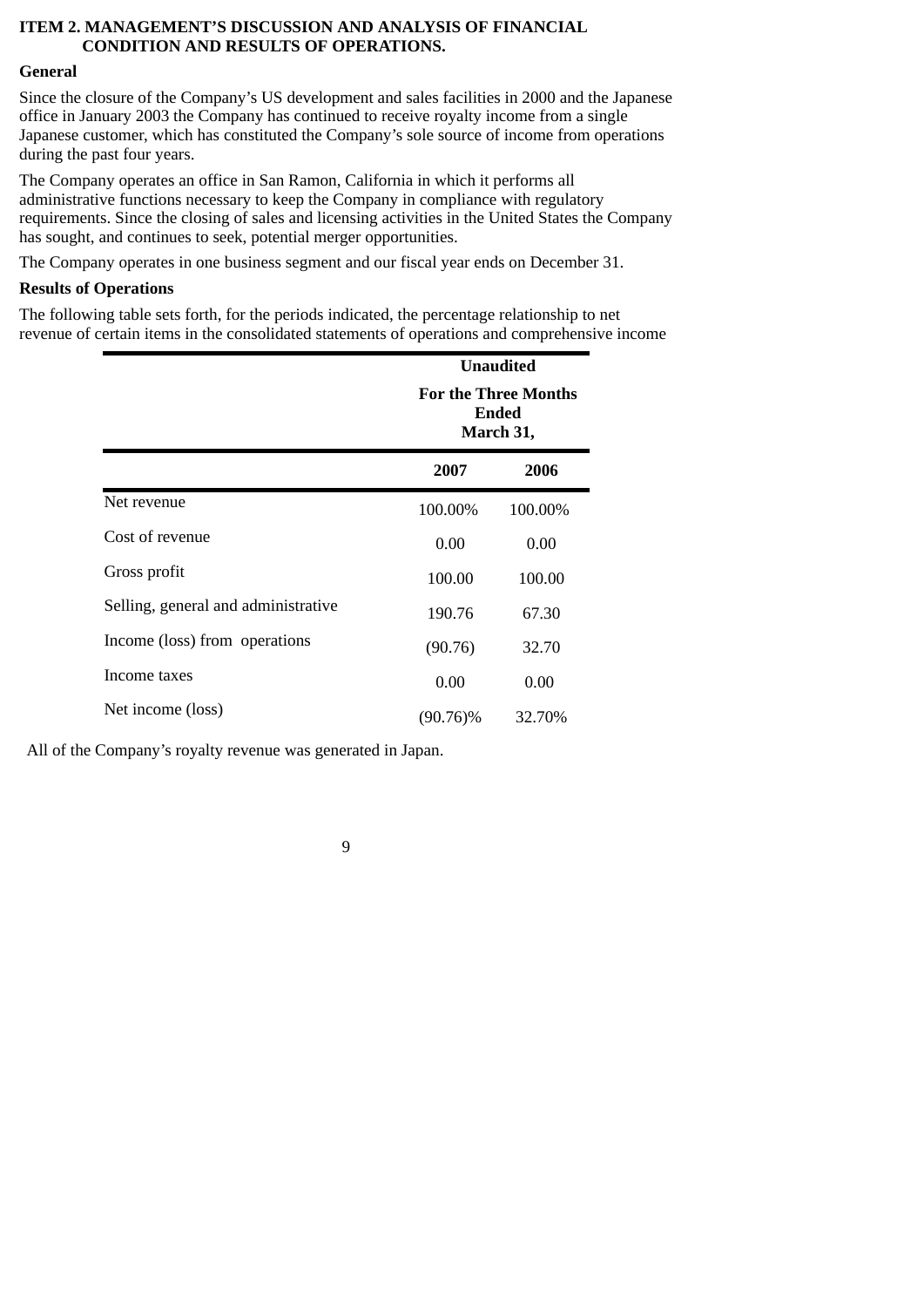# **Three months ended March 31, 2007 and 2006**

### *Net revenue*

For the three months ended March 31, 2007 the Company's royalty revenues increased 10% to \$49,554 from \$45,049 for the three months ended March 31, 2006. Revenue for both 2007 and 2006 is derived from a single customer in Japan. While sales of product to that customer have been increasing over the last two years the licensing agreement renews annually and the unit fee has been reduced each year. Since all of the revenue was in the form of royalties, there were no costs of sales in the three months ended March 31, 2007 or 2006.

## *Selling, general and administrative*

The Company's selling, general and administrative expense was \$94,528 for the three months ended March 31, 2007 compared to \$30,316 for the three months ended March 31, 2006 an increase of 312%. The significant reason for the increase in expense in the three months ended March 31, 2007 was \$69,525 spent on legal and other costs related to a possible corporate transaction, compared to \$0 in the three months ended March 31, 2006. The Company had no other income or expense items in the three months ended March 31, 2007 or 2006.

## **Liquidity and capital resources**

At March 31, 2007 and December 31, 2006 the Company had working capital of \$223,122 and \$268,089 and cash and cash equivalents of \$241,192 and \$306,115.

The Company used \$64,722 in cash flow from operating activities in the three months ended March 31, 2007 compared to generating \$1,892 in the three months ended March 31, 2006. The principal reasons for the increase in use of cash of \$66,614 was the result of the net loss from operations of \$44,974 and an increase in accounts receivable of \$11,663.

The Company had no investing or financing activities in the three months ended March 31, 2007 compared to \$652 in investing activities in the three months ended March 31, 2006.

## **Off balance sheet arrangements - None**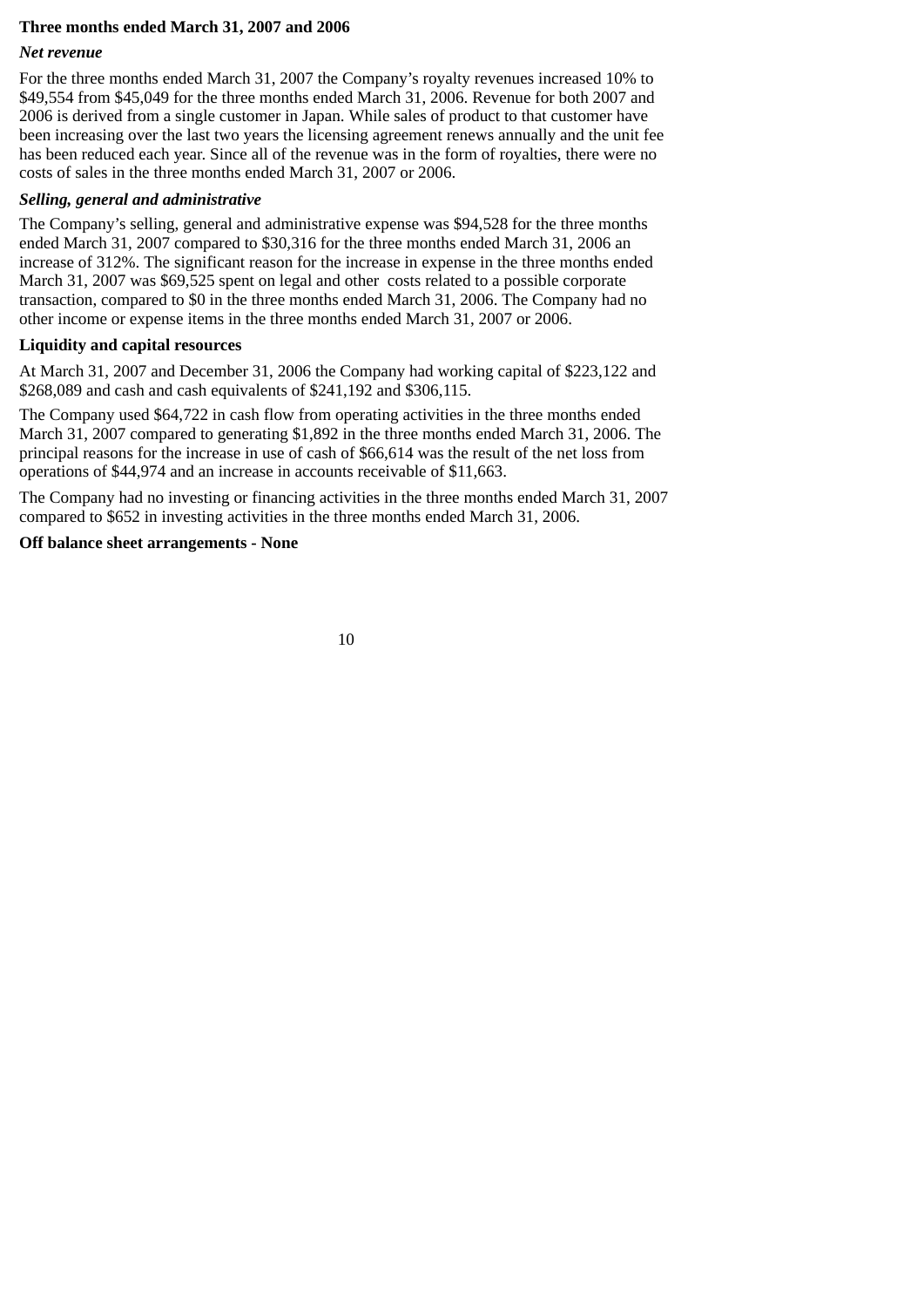### **Factors That May Affect Future Results**

### **The Company received a "going concern" qualification with respect to the financial statements prepared by its auditors for the years ended December 31, 2006, 2005 and 2004**.

Those financial statements indicate that although the Company reported positive cash flows from operations in 2006, 2005, and 2004, the Company has incurred significant operating losses to date, has limited sources of revenue, and there is no assurance that the Company can continue as a going concern in the future. Its only operating subsidiary, NRCJ, sold all its revenue producing assets in 2003 and there is no assurance that the remaining royalty income from a single customer in Japan will be sufficient to allow the Company to continue operations in the future or that such royalty income may not be terminated in the future.

The Company reported a loss of (\$44,974) in the three months ended March 31, 2007. a gain of \$60,418 in 2006, \$120,524 in 2005, \$65,124 in 2004 and \$70,032 in 2003 but sustained losses of (\$37,093) in 2002 and (\$1,306,954) in 2001. The Company also had an accumulated deficit of (\$6,131,638) and stockholders equity of \$224,556 for the three months ended March 31, 2007, and an accumulated deficit of (\$ 6,086,665) and stockholders' equity of \$269,731 as of December 31, 2006. The Company can provide no assurance it will be able to maintain positive cash flow or that the Company will be able to continue operations in the future.

# **Shares of The Company Have Been Trading On The OTC Bulletin Board (OTCBB)**

The Company has been trading on the OTCBB since October 2001. While the Company currently has market makers for trading its securities on the OTCBB, there is no assurance that these market makers will continue their activities with respect to the Company's securities. Any loss of such market makers could have a material adverse effect on the value or price of the Company's securities.

# **The Company Sold the Operating Assets of its Subsidiary in 2003 and Currently Receives Royalty Revenue Only**.

The Company's NRCJ subsidiary sold its operating assets in January 2003 and the Company has been receiving its revenues based on royalty income from a single customer in Japan. There is no assurance that the remaining royalty income will be sufficient to allow the Company to continue operations in the future.

## **The Company May Not Have Adequate Resources to Continue Operations Unless A Successful Transaction Is Completed With A Merger Partner Or Additional Financing Can Be Obtained From Other Sources.**

At the present time the Company has limited resources available to continue operations other than maintaining day-to-day activities without any capabilities for expansion. The revenue received from royalties of its NRCJ subsidiary is sufficient to handle only maintenance administrative operations for the Company. In order to continue or expand operations, it may be necessary to obtain additional funding through financing activities or merger with another entity.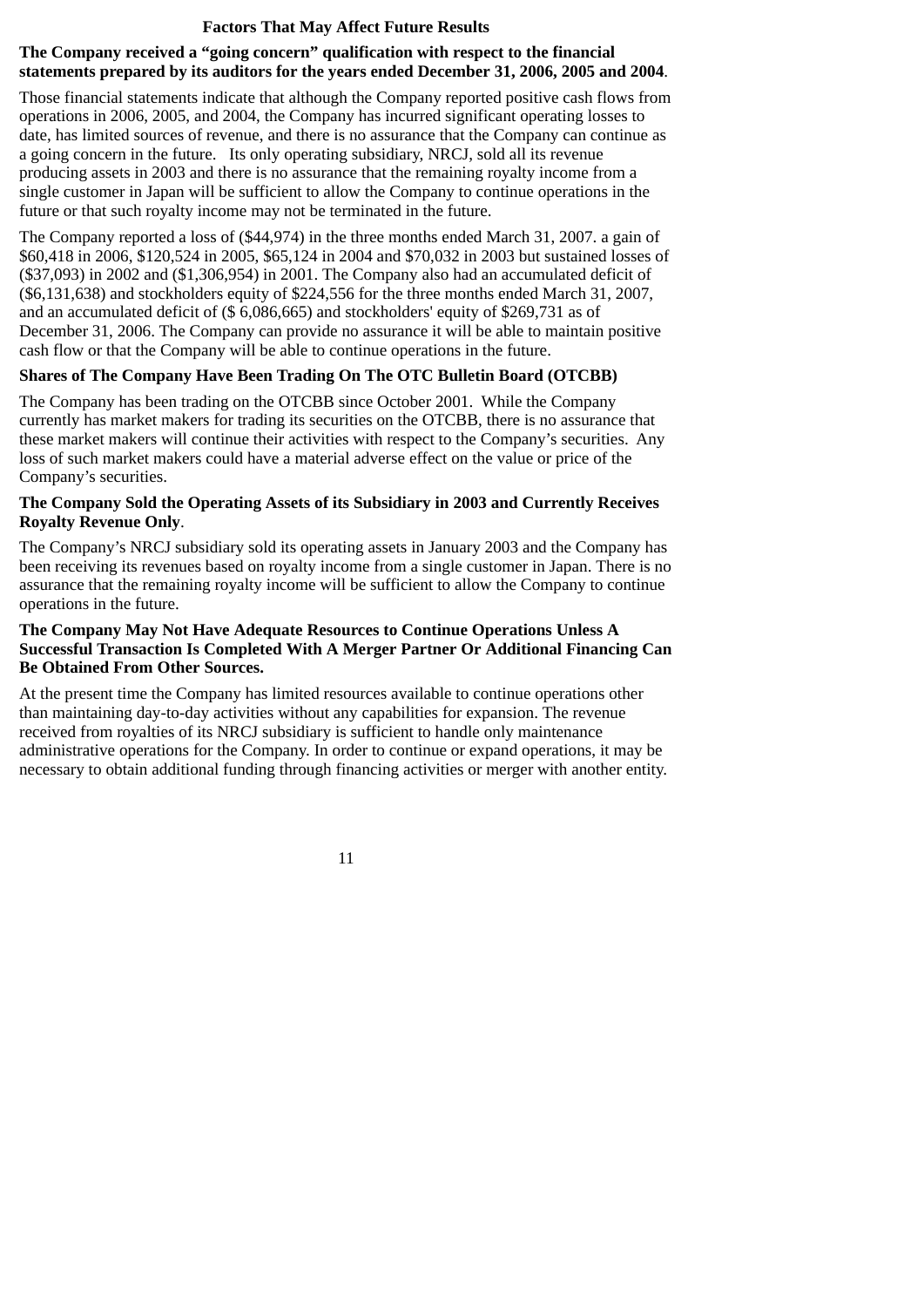There is no assurance that the Company will be able to secure additional funding to continue operations and expand the business. There is no assurance that the proposed merger with VirnetX, as discussed in Item I in this report, will take place.

## **Ownership Of The Company Is Concentrated In One Majority Stockholder Who Has The Power To Control Substantially All Matters Requiring Stockholder Approval, Including Delaying Or Preventing A Change In Corporate Control Or Taking Other Actions Which Other Shareholders May Not Want.**

One stockholder beneficially owns approximately 60% of the Company's outstanding common stock. That stockholder has the power to exercise control over all matters requiring stockholder approval, and other investors will have minimal influence over the election of directors or other stockholder actions. As a result, the majority stockholder could approve or cause the Company to take actions which are contrary to the interests of other shareholders.

# **ITEM 3. CONTROLS AND PROCEDURES**

Under the supervision and with the participation of the Company's principal executive and principal financial officer, the Company conducted an evaluation of its disclosure controls and procedures, as such term is defined under Rule 13a-15(e) promulgated under the Securities Exchange Act of 1934, as amended (the "Exchange Act"). Based on this evaluation, the Company's principal executive and financial officer concluded that the Company's disclosure controls and procedures are effective. Disclosure controls and procedures are designed to ensure that information required to be disclosed in reports under the Exchange Act are processed and reported within the time periods specified by law. The design of any such system of controls is based in part on assumptions about the likelihood of future events, and there can be no assurance that any such system of controls will succeed in all circumstances.

Since the date of the evaluation described above, there have been no significant changes in our internal controls or in other factors that could significantly affect these controls.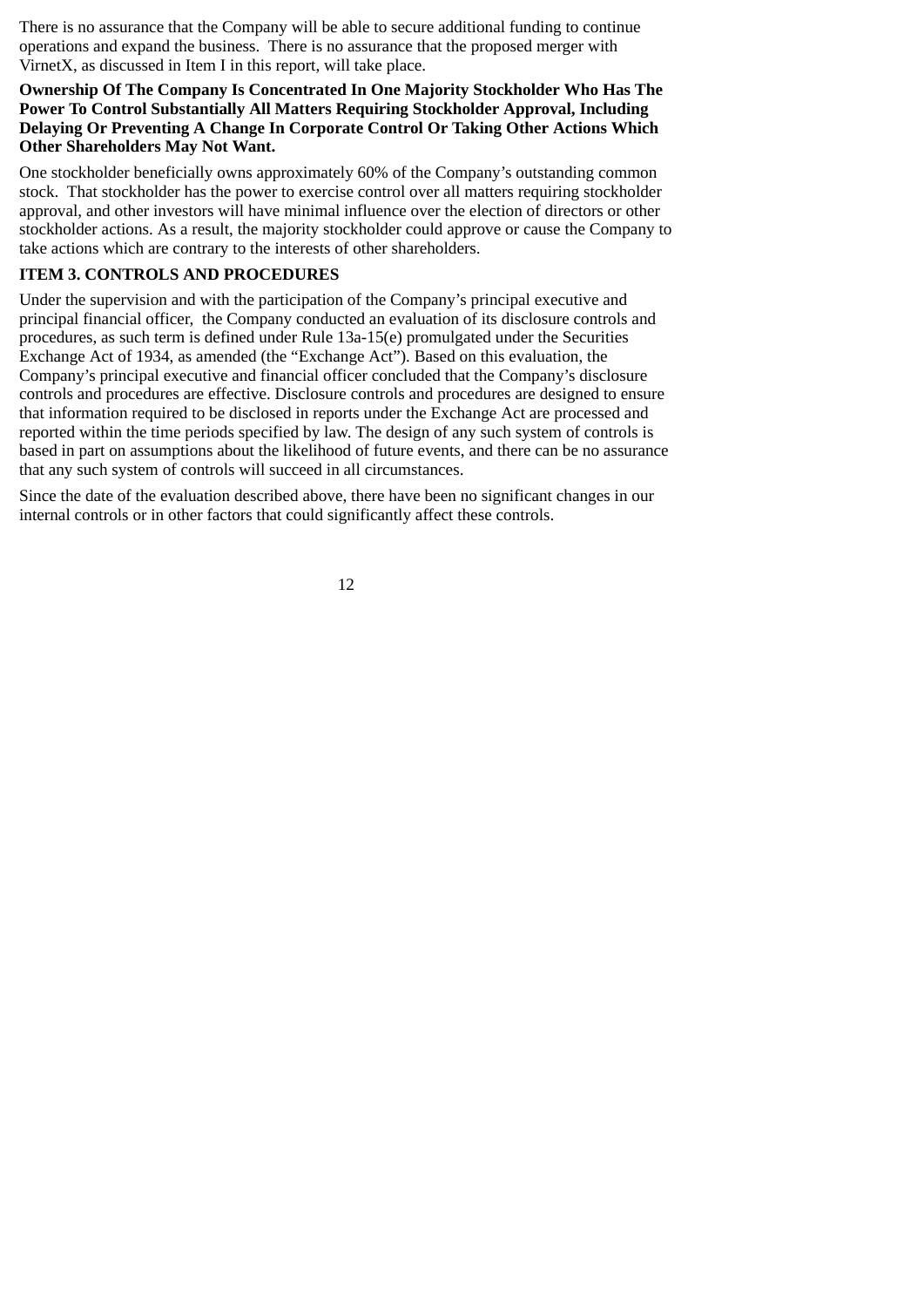# **PART II - OTHER INFORMATION**

# **ITEM 1. LEGAL PROCEEDINGS**

**The Company is not currently involved in any litigation**

# **ITEM 2. UNREGISTERED SALES OF EQUITY SECURITIES AND USE OF**

**PROCEEDS**

**Not Applicable.**

# **ITEM 3. DEFAULTS UPON SENIOR SECURITIES.**

**Not Applicable.**

# **ITEM 4. SUBMISSION OF MATTERS TO A VOTE OF SECURITY HOLDERS.**

# **Not Applicable**

**ITEM 5. OTHER INFORMATION.**

# **Not Applicable.**

# **ITEM 6. EXHIBITS**

# **Exhibits**

| 31.1 |      | Rule 13a-14(a) Certification of Chief Executive Officer                                                        |
|------|------|----------------------------------------------------------------------------------------------------------------|
| 31.2 | 32.1 | Rule $13a - 14(a)$ Certification of Chief Financial Officer                                                    |
| 32.2 |      | Section 1350 Certification of Chief Executive Officer<br>Section 1350 Certification of Chief Financial Officer |

# **Reports on Form 8-K - None**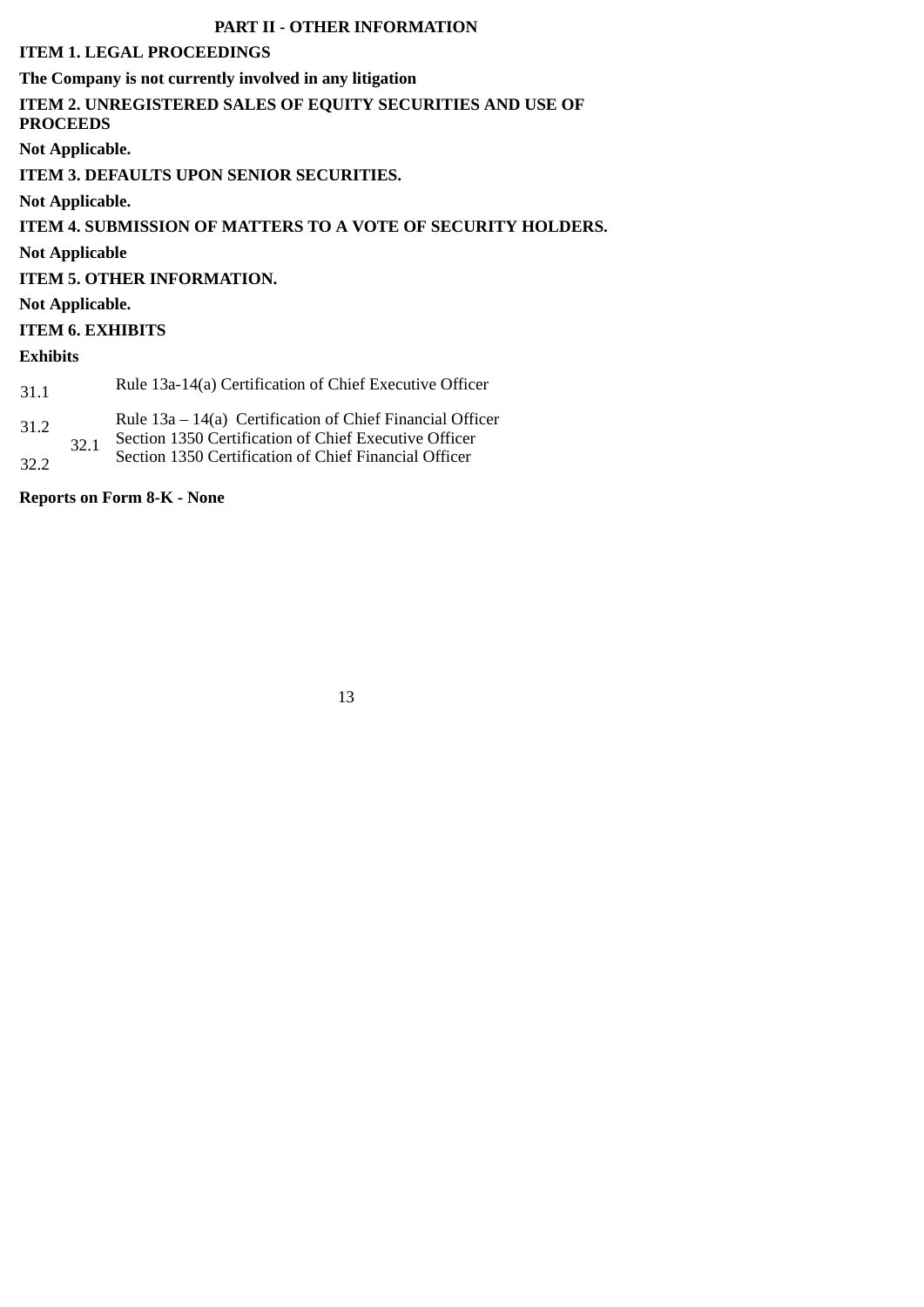### **SIGNATURES**

Pursuant to the requirements of the Securities Exchange Act of 1934, the registrant has duly caused this report to be signed on its behalf by the undersigned thereunto duly authorized.

**Date: May 10, 2007**

## **PASW, INC.**

/s/ *WILLIAM E. SLINEY* William E. Sliney President and Chief Financial Officer (Duly Authorized Officer and Principal Financial and Accounting Officer)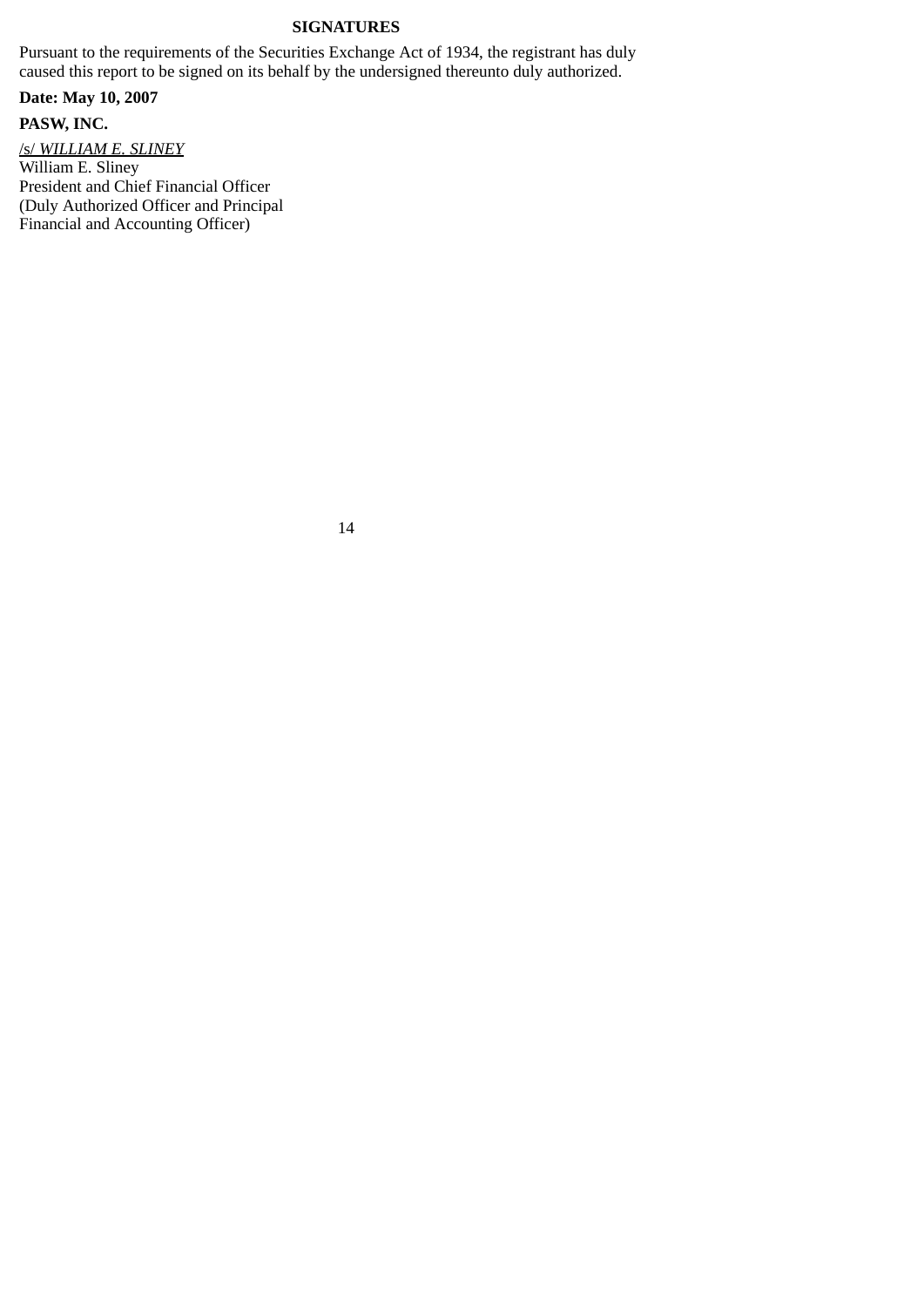I, Glenn P. Russell, certify that:

1. I have reviewed this Quarterly Report on Form 10-QSB for the quarter ended March 31, 2007;

2. Based on my knowledge, this report does not contain any untrue statement of a material fact or omit to state a material fact necessary to make the statements made, in light of the circumstances under which such statements were made, not misleading with respect to the period covered by this report;

3. Based on my knowledge, the financial statements, and other financial information included in this report, fairly present in all material respects the financial condition, results of operations and cash flows of the registrant as of, and for, the periods presented in this report;

4. The registrant's other certifying officer and I are responsible for establishing and maintaining disclosure controls and procedures (as defined in Exchange Act Rules 13a-15(e) and  $15d-15(e)$ ) for the registrant and have:

(a) Designed such disclosure controls and procedures, or caused such disclosure controls and procedures to be designed under our supervision, to ensure that material information relating to the registrant, including its consolidated subsidiaries, is made known to us by others within those entities, particularly during the period in which this report is being prepared;

(b) [Paragraph omitted pursuant to SEC Release Nos. 33-8238 and 34-47986.]

(c) Evaluated the effectiveness of the registrant's disclosure controls and procedures and presented in this report our conclusions about the effectiveness of the disclosure controls and procedures, as of the end of the period covered by this report based on such evaluation; and

(d) Disclosed in this report any change in the registrant's internal control over financial reporting that occurred during the registrant's most recent fiscal quarter (the registrant's fourth fiscal quarter in the case of an annual report) that has materially affected, or is reasonably likely to materially affect, the registrant's internal control over financial reporting; and

5. The registrant's other certifying officer(s) and I have disclosed, based on our most recent evaluation of internal control over financial reporting, to the registrant's auditors and the audit committee of registrant's board of directors (or persons performing the equivalent function):

(a) All significant deficiencies and material weaknesses in the design or operation of internal control over financial reporting which are reasonably likely to adversely affect the registrant's ability to record, process, summarize and report financial information; and

(b) Any fraud, whether or not material, that involves management or other employees who have a significant role in the registrant's internal control over financial reporting.

Date: May 10, 2007 Glenn P Russell, Chairman and Chief Executive Officer /*s/ Glenn P. Russell* (Principal Executive Officer)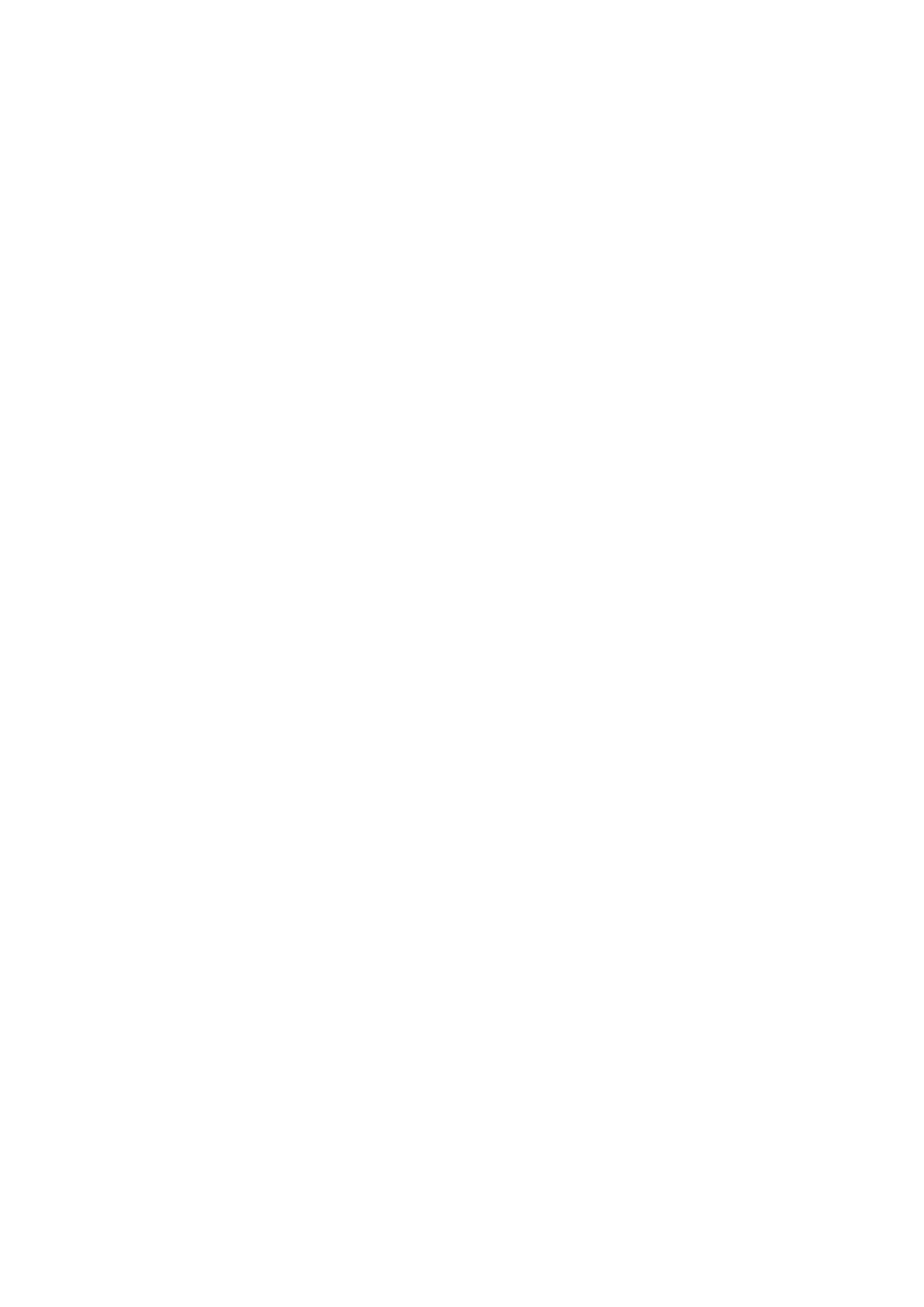I, William E. Sliney, certify that:

1. I have reviewed this Quarterly Report on Form 10-QSB for the quarter ended March 31, 2007;

2. Based on my knowledge, this report does not contain any untrue statement of a material fact or omit to state a material fact necessary to make the statements made, in light of the circumstances under which such statements were made, not misleading with respect to the period covered by this report;

3. Based on my knowledge, the financial statements, and other financial information included in this report, fairly present in all material respects the financial condition, results of operations and cash flows of the registrant as of, and for, the periods presented in this report;

4. The registrant's other certifying officer and I are responsible for establishing and maintaining disclosure controls and procedures (as defined in Exchange Act Rules 13a-15(e) and 15d-15(e)) for the registrant and have:

(a) Designed such disclosure controls and procedures, or caused such disclosure controls and procedures to be designed under our supervision, to ensure that material information relating to the registrant, including its consolidated subsidiaries, is made known to us by others within those entities, particularly during the period in which this report is being prepared;

(b) [Paragraph omitted pursuant to SEC Release Nos. 33-8238 and 34-47986.]

(c) Evaluated the effectiveness of the registrant's disclosure controls and procedures and presented in this report our conclusions about the effectiveness of the disclosure controls and procedures, as of the end of the period covered by this report based on such evaluation; and

(d) Disclosed in this report any change in the registrant's internal control over financial reporting that occurred during the registrant's most recent fiscal quarter (the registrant's fourth fiscal quarter in the case of an annual report) that has materially affected, or is reasonably likely to materially affect, the registrant's internal control over financial reporting; and

5. The registrant's other certifying officer(s) and I have disclosed, based on our most recent evaluation of internal control over financial reporting, to the registrant's auditors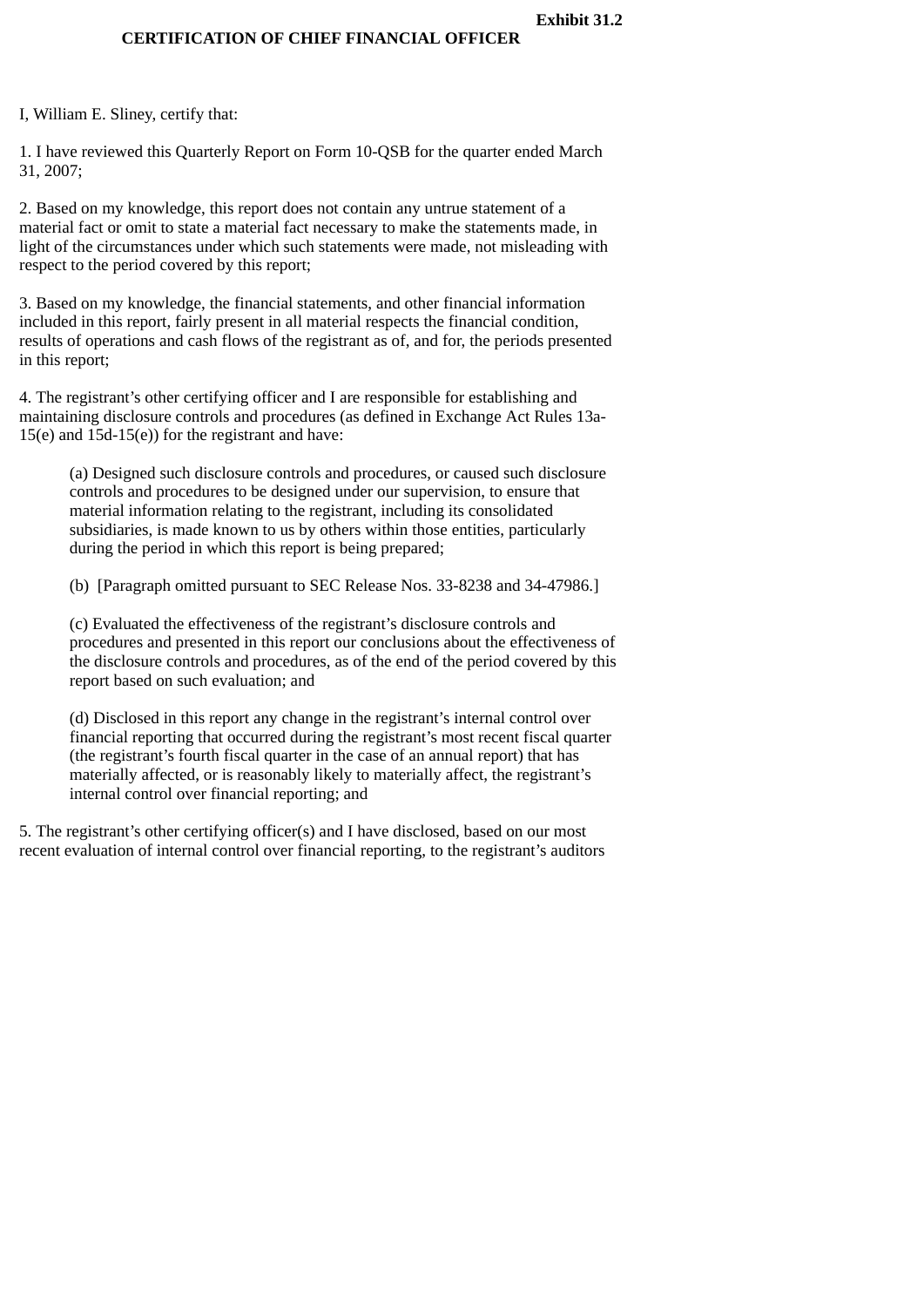and the audit committee of registrant's board of directors (or persons performing the equivalent function):

(a) All significant deficiencies and material weaknesses in the design or operation of internal control over financial reporting which are reasonably likely to adversely affect the registrant's ability to record, process, summarize and report financial information; and

(b) Any fraud, whether or not material, that involves management or other employees who have a significant role in the registrant's internal control over financial reporting.

Date: May 10, 2007 /s/ *William E. Sliney* William E. Sliney President and Chief Financial Officer (Principal Financial Officer)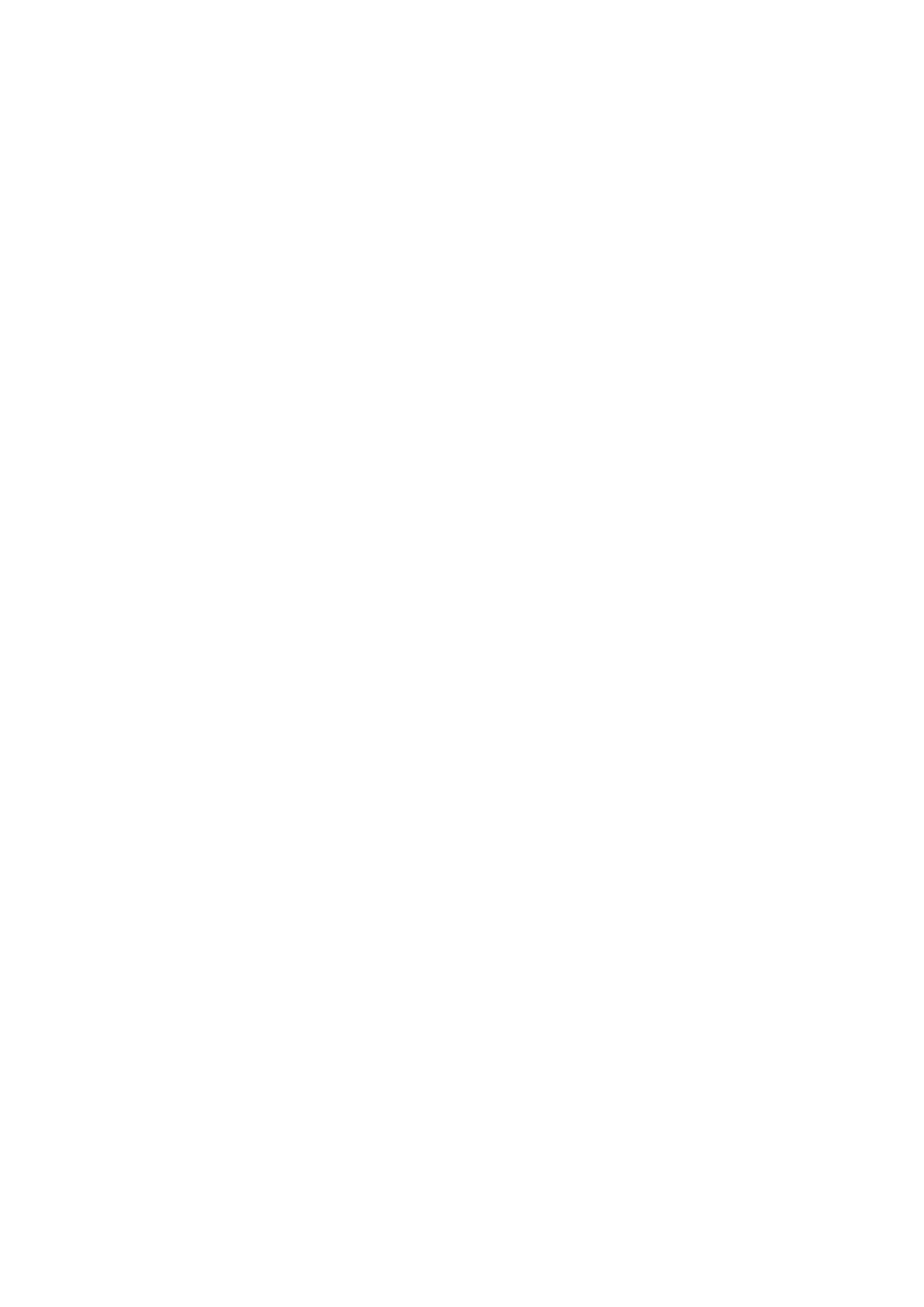#### **CERTIFICATION OF CHIEF EXECUTIVE OFFICER**

 Pursuant to 18 U.S.C. Section 1350, as created by Section 906 of the Sarbanes-Oxley Act of 2002, the undersigned officer of PASW, Inc. (the *"Company"*) hereby certifies that:

> (i) the accompanying Quarterly Report on Form 10-QSB of the Company for the quarter ended March 31, 2007 (the *"Report"*) fully complies with the requirements of Section 13(a) or Section 15(d), as applicable, of the Securities Exchange Act of 1934,as amended; and

 (ii) information contained in the Report fairly presents, in all material respects, the financial condition and results of operations of the Company.

Date: May 10, 2007 Glenn P Russell, Chairman and Chief Executive Officer /*s/ Glenn P. Russell* (Principal Executive Officer)

A signed original of this written statement required by Section 906 of the Sarbanes-Oxley Act of 2002 (*"Section 906"*), or other document authenticating, acknowledging, or otherwise adopting the signature that appears in typed form within the electronic version of this written statement required by Section 906, has been provided to PASW, Inc. and will be retained by PASW, Inc. and furnished to the Securities and Exchange Commission or its staff upon request.